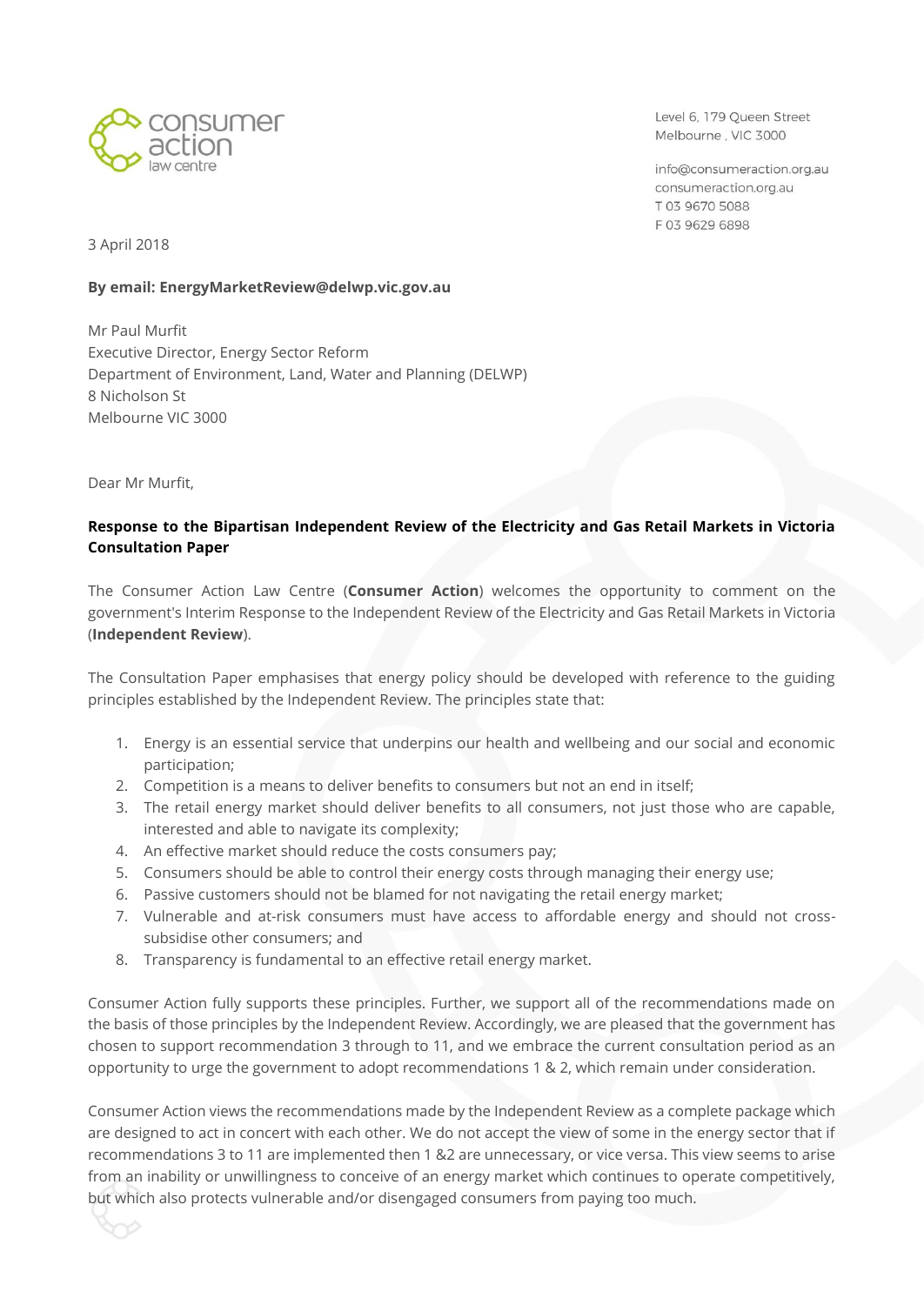Indeed, there is a tension in these objectives. It could be said that principles 2, 3, 6 and 7 do pull in a different policy direction to principles 4, 5 and 8. If we are to draw on consumer engagement and market transparency to reduce costs through competitive tension, then how do we integrate that with the view that passive consumers should not be penalised for failing to engage? The very nature of a competitive market seems to imply that some consumers will do better than others—there will be winner and losers—and competition requires that dichotomy in order to work effectively.

Consumer Action resolves this tension with reference to principle number 1 above, which operates as an overarching or "guiding" principle. Energy is an essential service, fundamental to health and well-being. It is not a product that we can choose not to buy—if we go without energy we suffer very real physical, social and economic consequences. Energy is not just "another" consumer good, it is a particular good subject to particular market and social forces, which requires a tailored policy response. In such a market, it is not appropriate to rely solely on retail competition to deliver consumer benefits.

It is not unusual to intervene in complex markets like energy, particularly when it can be shown that loyalty to a provider (or perhaps, better put, a "failure" to switch regularly) can result in customers paying the highest prices in the market. The "loyalty tax" effect in retail has caused rancour in the United Kingdom, where the May government recently imposed a temporary cap on energy prices which will apply until 2020 (and has the potential to extend to 2023 if Ofgem recommend that it should).<sup>1</sup> In implementing the price cap (which had been promised during the 2017 election campaign) Prime Minister May stated that it will "force energy companies to change their ways". Clearly, retail energy markets cannot always be relied upon to deliver positive consumer outcomes, and state intervention is sometimes required.

The Independent Review correctly identified that retail competition in energy has delivered poor outcomes for Victorian consumers. Unacceptably high prices are being paid across an unacceptably wide dispersion of retail pricing. While the reasons for this are many and varied, chief amongst them is the fact that energy is an homogenous good which struggles to engage consumer interest. The challenge of engendering a wide-spread culture of switching amongst Australian energy consumers should not be under-estimated, and the wisdom of continuing to pursue that goal should be re-assessed. In their April 2017 paper*, Exploring the drivers and barriers of consumer engagement in the Victorian retail energy market* the CSIRO found that:

*Currently, there are more people not engaging in the market than there are those who are engaged. The reason for this can largely be attributed to the many barriers that exist to actively engage in the energy market. Most of these barriers are active for most consumers most (if not all) of the time. The end result is a context which is, to a large degree, antithetical to engagement.<sup>2</sup>*

Further,

<sup>1</sup> 'Energy price cap: Government to introduce legislation to limit how much power firms can charge', *The Independent*, 26 February 2018, available at: [https://www.independent.co.uk/news/uk/home-news/energy-price-cap-parliament-charge](https://www.independent.co.uk/news/uk/home-news/energy-price-cap-parliament-charge-british-gas-centrica-edf-npower-eon-scottish-sse-a8228206.html)[british-gas-centrica-edf-npower-eon-scottish-sse-a8228206.html.](https://www.independent.co.uk/news/uk/home-news/energy-price-cap-parliament-charge-british-gas-centrica-edf-npower-eon-scottish-sse-a8228206.html)

<sup>2</sup> Gardiner, John and Nilsson, Danie, *Exploring the drivers and barriers of consumer engagement in the Victorian retail energy market*, CSIRO, April 2017, 3. Available at:

https://engage.vic.gov.au/application/files/4415/0252/0825/CSIRO\_Energy\_Market\_Engagement\_Report.pdf.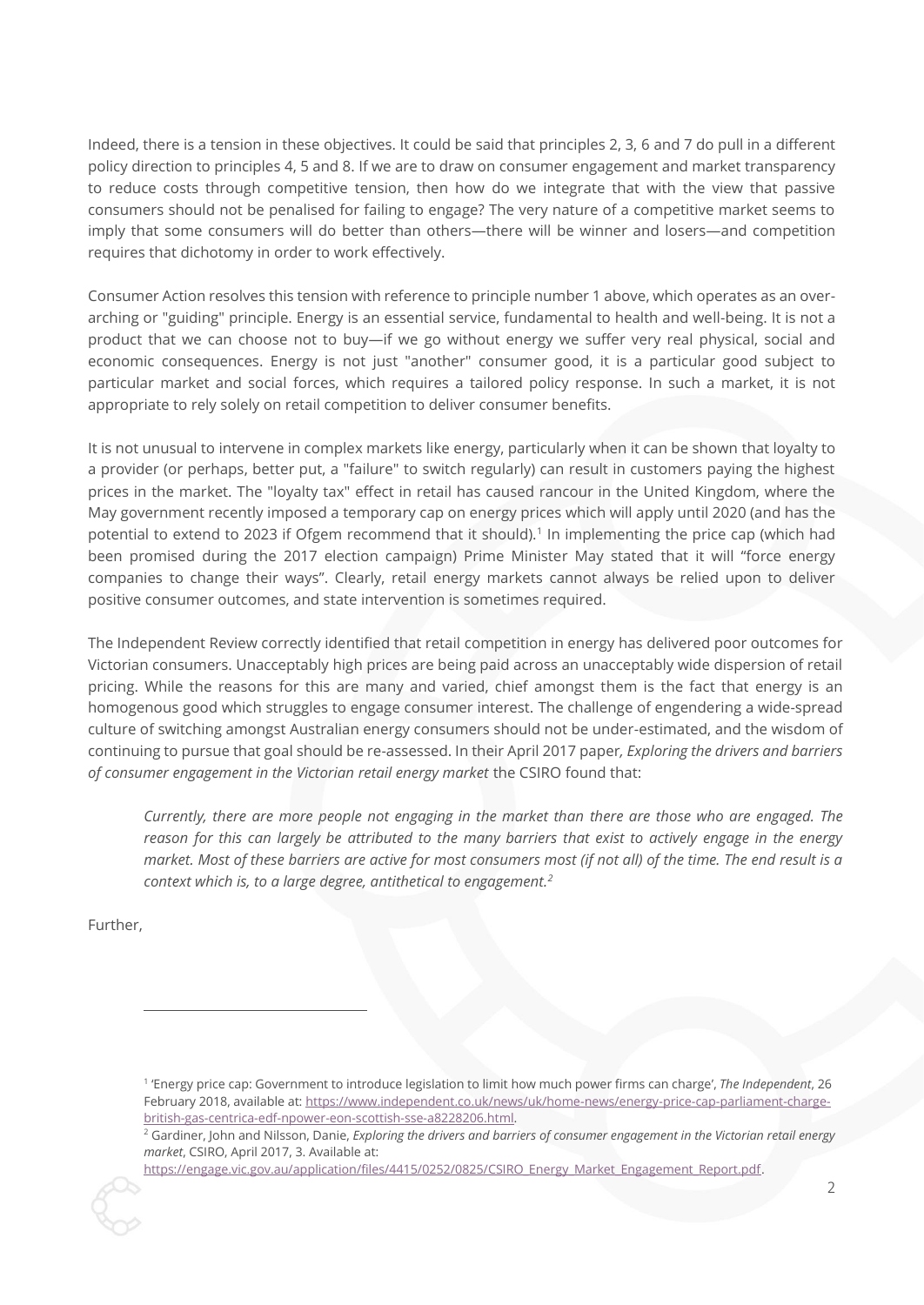*This is the most basic and least tractable barrier to energy engagement: people simply do not care about energy for the vast majority of the time. People treat energy like oxygen—for almost everyone, it doesn't matter at all as long as it's available; as soon as it's not available, and [sic] it's a vital concern*. 3

As noted above, a lack of consumer engagement in retail energy is not unique to Australia. A 2017 paper by the Centre for Competition Policy at the University of East Anglia, *Switching Energy Suppliers: It's Not All About the Money*, examined consumer behaviour in response to the The Big Switch (TBS)—the largest collective energy switching exercise ever conducted in the UK. Disappointingly, only just over a quarter of consumers took the small step necessary to accept a new offer, even when clearly presented with positive savings. The study found that:

*A range of non-price factors—various sources of uncertainty, the non-monetary characteristics of different offers, concerns about the switching process and time pressures when the TBS occurred—are all associated with the switching decision.<sup>4</sup>*

#### Ultimately, the paper concluded:

…*the proportion of TBS participants still not switching suggests that relying on consumers to drive margins down to competitive levels is likely to prove disappointing. If even the well-educated, highly-engaged, savingsseeking TBS participants did not behave like the model consumers envisaged in an idealised homogenous product market, policy makers should lower their expectations about the power of consumer engagement to promote competition.<sup>5</sup>*

In an environment where everyone one must buy the product yet no-one is excited by doing so, it is little wonder that precious little effective price competition has emerged. While there are some consumers who are undoubtedly highly engaged and benefitting as a result, indications are that there are many more who are not—and are therefore paying the price.

Further, this very lack of engagement, (coupled with the potential benefit of increasing market share in such a large market), encourages market participants to expend significant resources to attract unengaged consumers. Such a situation is tailor made for spiralling retail costs, which have emerged and contributed significantly to the market failure we are now experiencing. Further, with little real consumer engagement there is little pressure on retailers to tighten up costs—so price dispersion for an essential yet homogenous good continues to widen. And so the gap between 'winning' and 'losing' in the market grows wider, loyal customers are "taxed" for their loyalty, and retailers continue to develop marketing practices which only serve to confuse consumers and muddy an already complex picture.

The most recent Victorian Energy Prices report from the St Vincent de Paul Society (the **Tariff Tracker Report**) demonstrates that this issue has worsened even since the publication of the Independent Review in mid-2017.<sup>6</sup> That report finds that households with typical electricity consumption can save up to \$2,100 and \$2,700

 $3$  lbid p. 4.

<sup>4</sup> Deller, David et al. *Switching Energy Suppliers: It's Not All About The Money*, Centre for Competition Policy, University of East Anglia, 2017, p. 15. Available at: [http://competitionpolicy.ac.uk/documents/8158338/17199160/CCP+WP+17-](http://competitionpolicy.ac.uk/documents/8158338/17199160/CCP+WP+17-5+complete.pdf/fdaaed88-56e5-44f9-98db-6cf161bfb0d4) [5+complete.pdf/fdaaed88-56e5-44f9-98db-6cf161bfb0d4.](http://competitionpolicy.ac.uk/documents/8158338/17199160/CCP+WP+17-5+complete.pdf/fdaaed88-56e5-44f9-98db-6cf161bfb0d4) 

 $5$  Ibid.

<sup>6</sup> St Vincent de Paul, *Victorian Energy Prices January 2018*, available at:

[https://www.vinnies.org.au/page/Our\\_Impact/Incomes\\_Support\\_Cost\\_of\\_Living/Energy/VIC/.](https://www.vinnies.org.au/page/Our_Impact/Incomes_Support_Cost_of_Living/Energy/VIC/)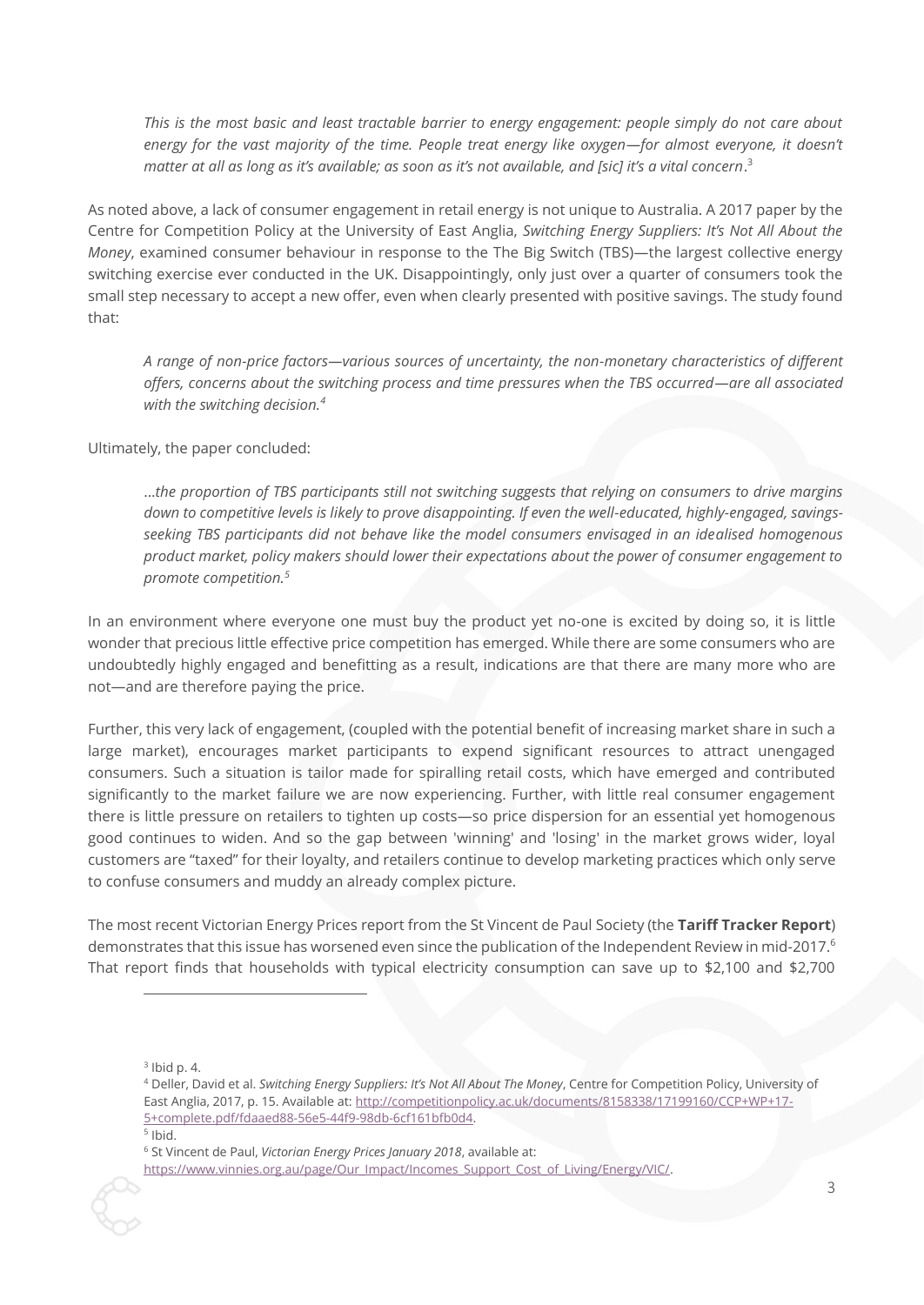(depending on their network offer) if switching from the worst standing offer to the best market offer. A similar finding is found with respect to gas (price dispersion of between \$1,000 and \$1,300 depending on their gas zones). The same report confirms that the retail component is the largest component of standing offer bills, and is estimated to be an average of \$850 for such bills. Given undiscounted market offers are commonly pegged to (or are greater than) standing offers, it is clear that standing offers are performing a penalising role rather than a safety net.

The recommendations made by the Independent Review propose an intervention which acknowledges these aspects of the energy market and is realistic about the way in which consumers relate to this essential yet homogenous product. The Basic Service Offer (**BSO**), proposed by recommendation 1, would require all retailers to offer all customers a price for energy that had been independently set by the Essential Services Commission (**ESC**) with the express purpose of removing excessive retail costs from the cost stack. Recommendation 2 would see standing offers abolished, as retaining standing offers alongside a BSO may increase confusion in the market. With standing offers abolished it would be necessary to establish a more appropriate default offer, and logically the BSO would play this role.

As previously stated, Consumer Action does not see recommendations 1 and 2 as being in conflict with, or unnecessary, in light of recommendations 3 to 11. Even with a BSO, we will still require reform to ensure marketing information is transparent and prices are easily comparable. Contract periods, practices and variations will still need to be fair. We should still leverage smart meter data to enable consumers to manage bills and increase energy efficiency, and we will still need specific measures to protect low income and vulnerable consumers. Even with a BSO, there will still be a need for the ESC to monitor the market and review its regulatory codes. And we will still need to ensure that the Energy and Water Ombudsman Victoria (**EWOV**) has the power to cover all emerging energy businesses, products and services.

The BSO would not put an end to competition in the retail energy sector, but would contribute to competition delivering outcomes that benefit consumers. A BSO would provide a necessary moderating influence—or price discipline—on a market where consumer and retailer behaviour fails to do so, (and in fact actively works against it). A BSO would provide consumers with an effective 'yard-stick'—or price signal—a sense of what constitutes a fair price for energy. It would be an offer that consumers could accept, trusting that the price point is determined by what it reasonably costs to provide them with the service, rather than by their energy providers need to serve shareholders. Rather than ending competition, the BSO would put pressure on retailers to compete on the basis of genuine innovation—to provide offers of increasing value to consumers, rather than resorting to increasingly complex and opaque marketing practices in the name of illusory "innovation".

While Consumer Action strongly supports the BSO proposal, we do acknowledge that it is a difficult and complex reform that will require significant development. Important questions remain unanswered. Exactly where would a BSO sit relative to other offers in the market, and what proportion of consumers are currently paying less than a prospective BSO—and what is the demographic make-up of those consumers? By what methodology would the ESC develop a BSO, and are the ESC's current information gathering powers sufficient to effectively undertake that task? And how would consumers come to be advised of and choose a BSO, or potentially be placed on a BSO as a default offer?

We are conscious that the ESC will soon begin the work of developing its methodology for identifying a reference price. This will of course be crucial work in developing an approach by which a BSO may be determined. The forthcoming final report of the Australian Competition and Consumer Commission (**ACCC**) is also likely to provide valuable market and consumer data that could feed into developing a BSO.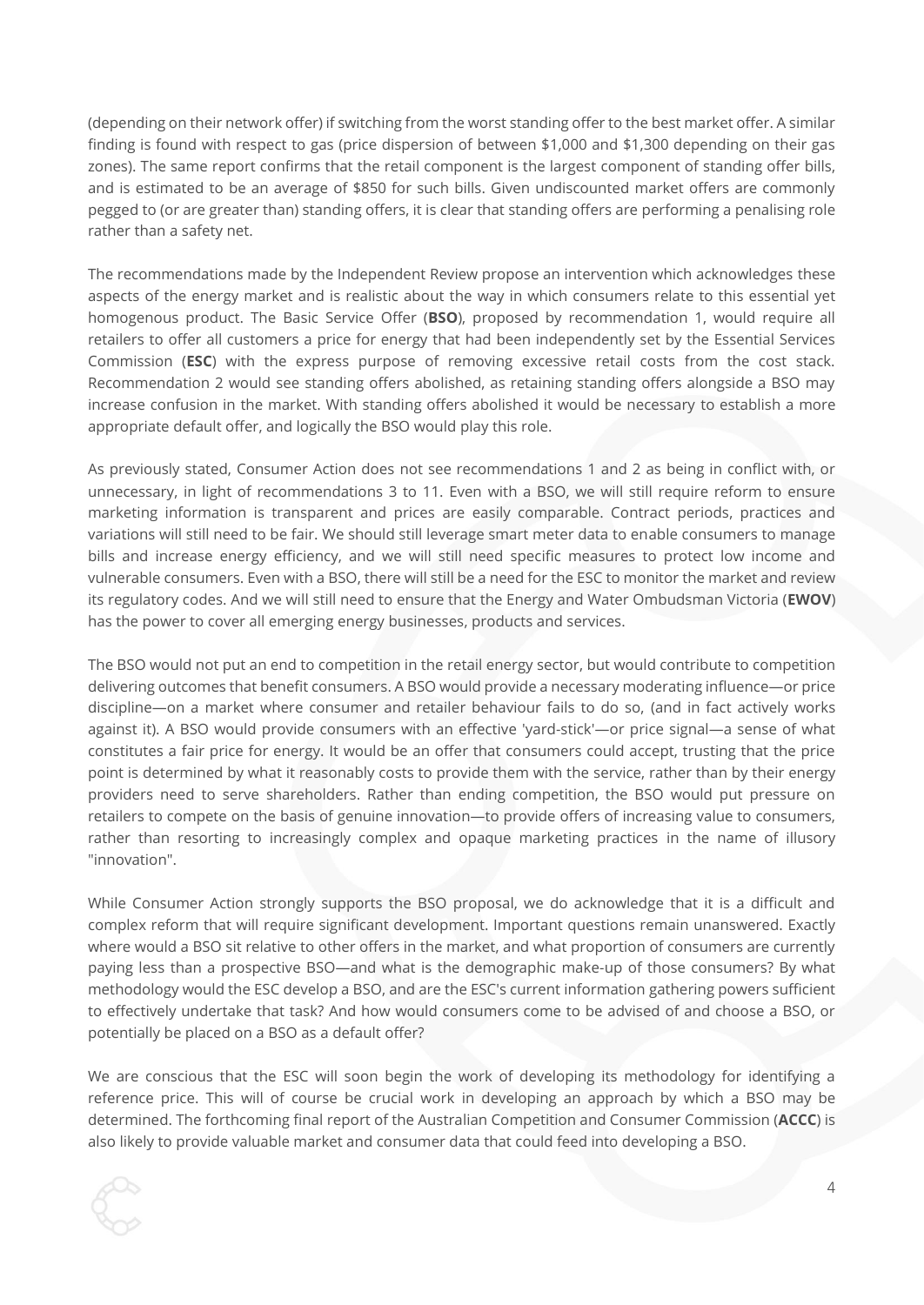In light of these and other factors, Consumer Action urges the government to commit to the principle of a BSO as a sound and necessary policy—and then to establish a realistic and strategically timed research and development timeline to ensure the reform is implemented as effectively as possible.

While we do see recommendations 1 to 11 as forming a full package of reform, it would be sensible to implement recommendations 3 to 11 as a matter of urgency, while establishing a longer timeline for the development and implementation of a BSO—after having committed to the policy. As the most fundamental reform proposed by the Independent Review the BSO rightly generates the most policy discussion, but this should not overshadow or delay the other recommendations to which the government has already committed and which are profound in their own right.

Consumer Action seeks to ensure that all recommendations of the Independent Review are given their full weight.

Our comments are detailed more fully below.

### **About Consumer Action**

Consumer Action is an independent, not-for profit consumer organisation with deep expertise in consumer and consumer credit laws, policy and direct knowledge of people's experience of modern markets. We work for a just marketplace, where people have power and business plays fair. We make life easier for people experiencing vulnerability and disadvantage in Australia, through financial counselling, legal advice, legal representation, policy work and campaigns. Based in Melbourne, our direct services assist Victorians and our advocacy supports a just market place for all Australians.

#### **General Comments on the Consultation Paper**

While Consumer Action is pleased that the government has supported recommendations 3 to 11, we are concerned that some current activities are being overstated to meet the review's requirements, while other areas are being glossed over.

#### • **Recommendation 6D: URGS Review.**

For example, in relation to the review of Utility Relief Grants Scheme (**URGS),** page 6 of the Interim Response states:

"*The Government has commenced a review of the Utility Relief Grants Scheme and aims to complete this review by mid-2018*."

This work sits with the Department of Health and Human Services (**DHHS**), who has yet to consult Consumer Action (and to our knowledge other consumer advocates) when our we have many insights to issues with the current arrangements through casework on the National Debt Helpline. We request further information regarding the progress of this review and would like the opportunity to contribute through consultation.

#### • **Recommendation 8A: ESC Powers.**

In terms of areas glossed over, Recommendation 8A states that: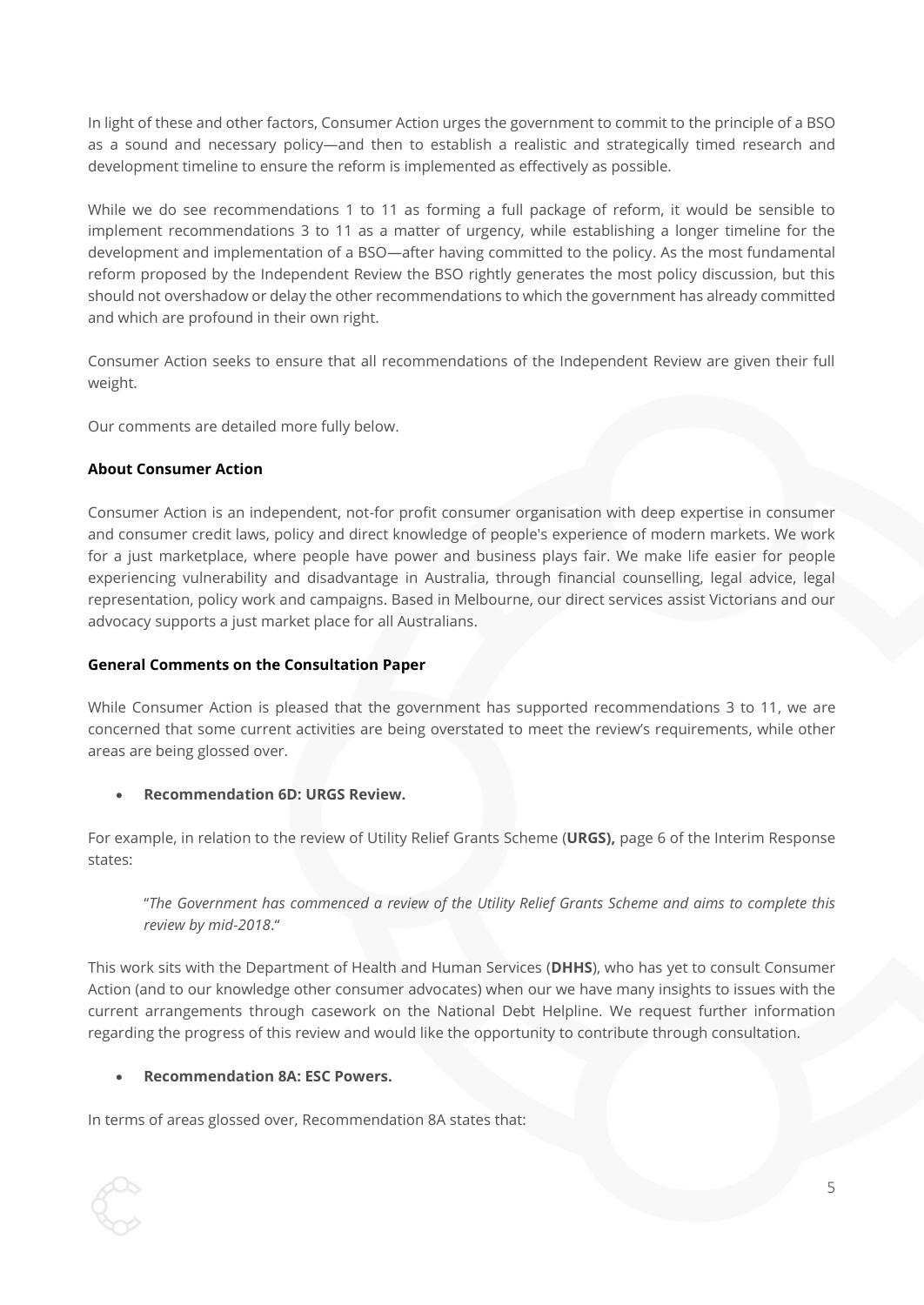"*The ESC should have the power to compel the provision of any information required to fulfil its functions including:*

- *Information on costs and margins*
- *Information on customer numbers and types, the contracts they are on, the prices they are paying and whether they are meeting contract conditions*
- *Offers that are made including 'not generally available' offers*
- *Costs and practices of brokerage services and comparator sites."*

Not only will these powers will be essential for the ESC to fulfil 8A (*Require the ESC to monitor and report on the competitiveness and efficiency of the Victorian retail energy market)* but they will also be fundamental to the effective development of a BSO. However, no details have been given about what additional powers the government may need to give to the ESC to fulfil these tasks, or even whether the ESC will utilise any of their current powers to compel information in assessing the effectiveness of the market.

### • **Recommendation 10A: EWOV coverage.**

Recommendation 10A states:

"*Expand the powers of the Energy Water Ombudsman Victoria (EWOV) to cover emerging energy businesses, products and services*."

In response, the Interim Response states:

*"The Government has already committed to extending the powers of Energy and Water Ombudsman (Victoria) (EWOV)"*

Consumer Action acknowledges that the General Exemption Order (**GEO**) has recently been revised, and that many exempt sellers will be required to be members of EWOV from July. However, the revised GEO still excludes businesses with fewer than 10 customers, and Solar Power Purchase Agreements (**SPPA)**. Consumer Action has recently seen examples of problematic practices with SPPA models, and we see no reasons why a purchaser of energy who happens to be in a small embedded network should have less consumers protection than other energy consumers.

Consumer Action is also aware of innovative business models being developed including through support from both the Victorian Government's New Energy Jobs Fund as well as the Australian Renewable Energy Agency (**ARENA**). There are also policy discussions about establishing a "regulatory sandbox" to enable new businesses to test ideas with support from regulators. To be clear, Consumer Action strongly supports these efforts where they benefit consumers and communities. However, our observation is that the focus of effort is on 'technology' rather than delivering outcomes that benefit consumers. For new business models to benefit consumers, consumer protections need to be embedded, particularly access to EWOV for dispute resolution. Just because a business is "green", customers should be excluded from this important protection. Research published in 2016 by the Australian New Zealand Energy Water Ombudsman Network (**ANZEWON**) concluded that the jurisdiction of ombudsman schemes needs to be comprehensive—consideration needs to be given to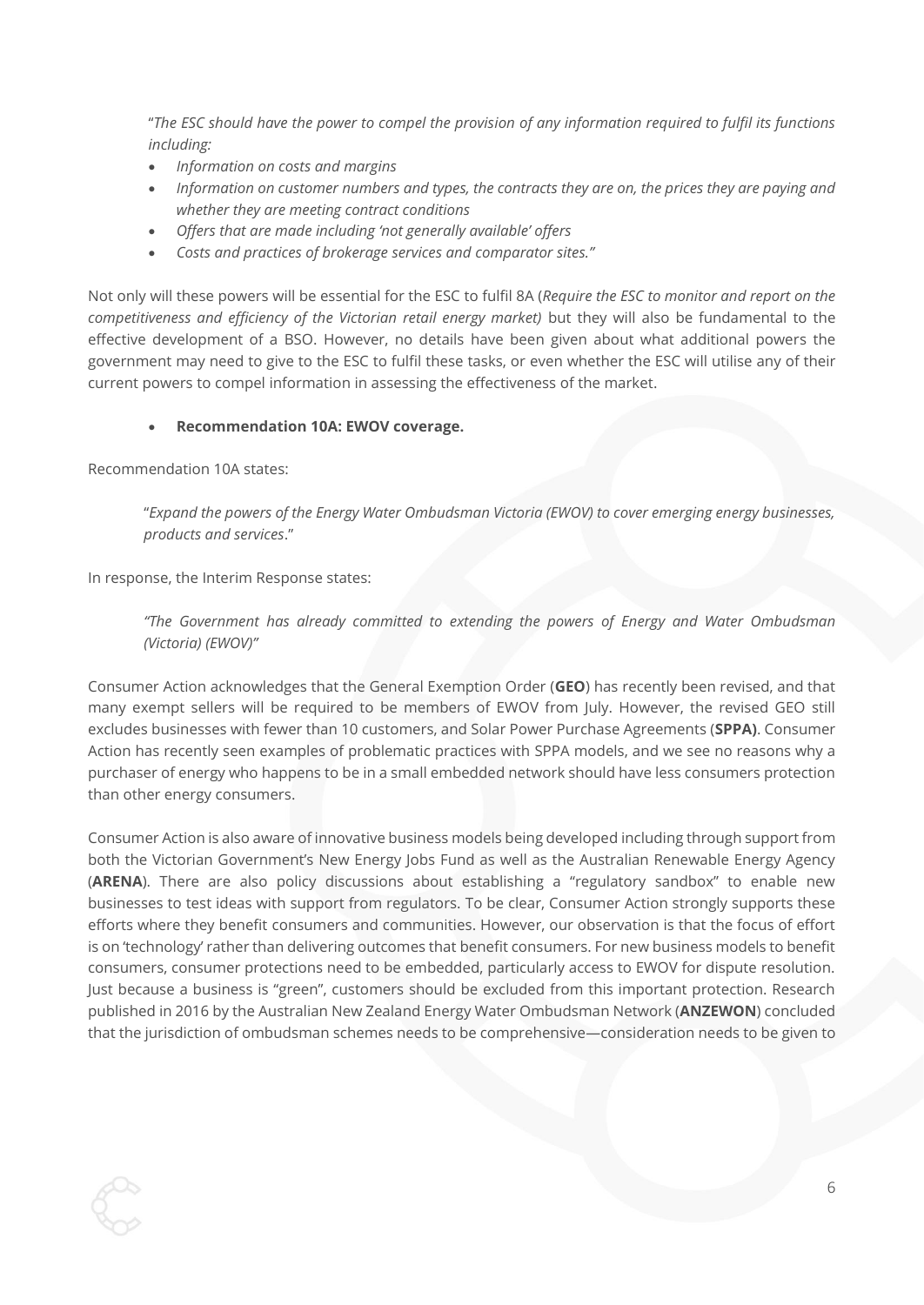not only embedded networks, but also "new business models for solar and battery storage and facilitated trading". 7

Despite the GEO being recently revised, we submit that to meet recommendation 10A, EWOV coverage should be expanded to include a broader range of alternative businesses as well. The government should begin work to expand EWOV's powers and outline a work program with consultation to do so.

### • **Recommendation 7B: Group purchasing for concession card holders.**

Recommendation 7B states,

*"The Victorian Government should consider ways to negotiate a better deal for concession card holders including a 'group purchasing' or single buyer scheme on their behalf."*

In addressing Recommendation 7, the Interim Response simply states:

"*The Government is already progressing a pilot of a not-for-profit brokerage service to be rolled-out from mid-2018*."

This refers to Recommendation 7A but makes no mention of 7B. Consumer Action is interested in exploring the possibility of group purchasing schemes for concession card holders, but we are wary that such schemes have not always worked to the benefit of consumers in the past.

In particular, we refer to the Seniors Card Age Friendly Partners Program, a partnership between the government and AGL available to Seniors Card holders. In 2015 Consumer Action and the Consumer Utilities Advocacy Centre (**CUAC**) wrote to Energy Minister Lily D'Ambrosio expressing concern that the Seniors Card offer (which had high conditional discounts) was impossible to compare effectively, may not be the best offer for some consumers and could easily be mistaken—wrongly—as a government offer. We would urge DELWP to be mindful of these pitfalls, yet still explore the potential of recommendation 7B to genuinely benefit vulnerable consumers.

#### **Responses to Consultation Paper questions**

 $\overline{a}$ 

# **1. Are there any specific considerations the Government should be aware of if standing offer contracts were to be replaced with a regulated BSO?**

Consumer Action supports a regulated BSO replacing standing offer contracts as a default. Despite an abundance of market offers and incessant advertising, households are still ending up on retail contracts pegged at standing contract level rates (or higher) and are paying unnecessarily high amounts as a result.<sup>8</sup> Recently Consumer Action has sighted expensive standing offer billing for an Asylum Seeker household, which demonstrates that the current default is failing to deliver good outcomes for vulnerable consumers. People

<sup>&</sup>lt;sup>7</sup> Jo Benvenuti and Caitlin Whiteman, *Consumer access to external dispute resolution in a changing energy market, June* 2016, available at[: https://www.ewov.com.au/reports/consumer-access-to-external-dispute-resolution-in-a-changing](https://www.ewov.com.au/reports/consumer-access-to-external-dispute-resolution-in-a-changing-energy-market)[energy-market.](https://www.ewov.com.au/reports/consumer-access-to-external-dispute-resolution-in-a-changing-energy-market) 

<sup>&</sup>lt;sup>8</sup> To be clear, we are referring both to households that are provided a standing offer price as a default or deemed arrangement, as well as those on 'expired' market deals or where benefit periods have concluded.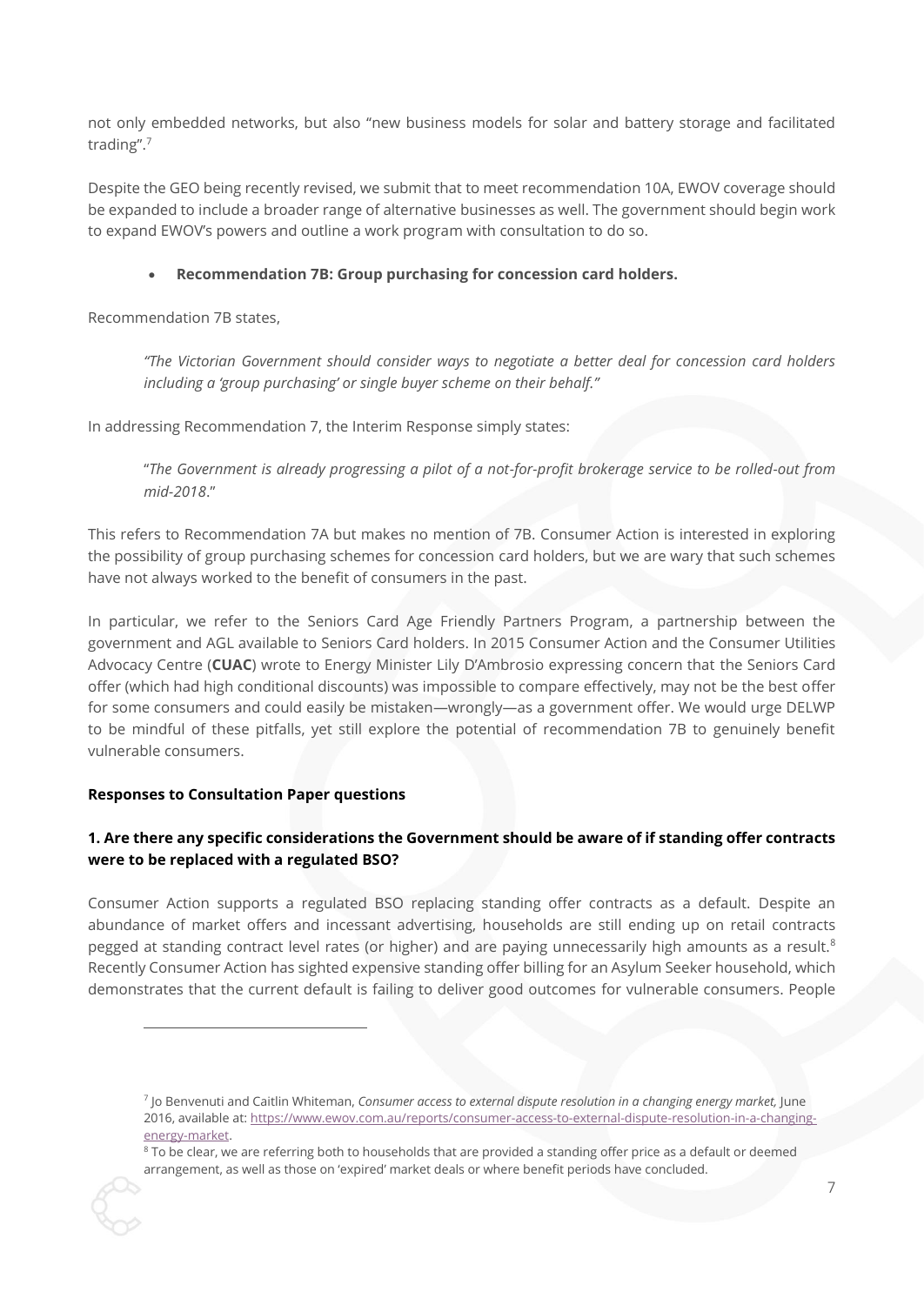seeking asylum in Victoria are often subject to incredibly limited income—yet are not eligible for energy concessions, (depending on their Visa status).

Further, Consumer Action has recently had calls from households who have been denied a market electricity contract due to credit reporting issues when moving into a new property. Under a BSO as proposed by DEWLP these households would pay a lower price. They would also have a choice of retailers who would all be obliged to offer their different BSO tariff structures.

Instituting a BSO as the default offer goes to the core issue of engagement. One of the guiding principles in this process is that "*passive customers should not be blamed for not navigating the retail energy market*." It has been estimated that only 12 per cent of Victorian households made an active decision to change electricity retailer in the 2016-17 financial year.<sup>9</sup> In jurisdictions throughout Australia where consumers can switch retailers, only just over half of consumers have switched retail plan or retailer in the previous 5 years.<sup>10</sup>

With this in mind there needs to be consideration of how default offers should be utilised. Households who are on market offers, who have not switched after their benefit period expires, need additional protections. This could be achieved through a mechanism that transfers them onto a BSO offer.

## **2. Would the services and service standards associated with a regulated BSO be the same as those existing under the standing offer terms and conditions?**

Consumer Action supports DELWP's proposal to base the Terms and Conditions of a BSO on the model standing retail contract in the Energy Retail Code. Features of the Energy Retail Code like assistance for residential households who are experiencing payment difficulty are essential, are not a "frill", and are included in this model contract. We also support retailers being required to provide paper billing without charge. This will ensure Victorians who are digitally excluded are not further disadvantaged in accessing essential services.

Some have raised concerns that the price of the BSO will be very high if it includes standing offer terms and conditions. To better understand the cost of different payment methods we encourage DELWP to immediately start a work program to cap penalties for failing to meet conditions at the reasonable cost to the retailer (recommendation 4E).

Understanding the reasonable cost of not using services like direct debit (which may reduce costs for the retailer, but be inappropriate for households in payment difficulty who risk additional high fees from financial institutions for missed payments) will better inform the design and development of the BSO to best meet the desired policy objectives.

# **3. Would a BSO based on a 'flat tariff', apply to general usage only or should it incorporate controlled load and/or solar tariffs (as is the case for standing offers)? What are the benefits and challenges associated with different approaches?**

The BSO should be available to all but does not necessarily need to incorporate solar feed in tariffs which could be understood to be a 'frill' and are linked to the production, not consumption of energy. The department

<sup>9</sup> Essential Services Commission, 2017. *Victorian Energy Market Report 2016-2017*, p.21

 $\overline{a}$ 

<sup>10</sup> Australian Energy Market Commission, 2017. 2017 AEMC Retail Energy Competition Review, p.87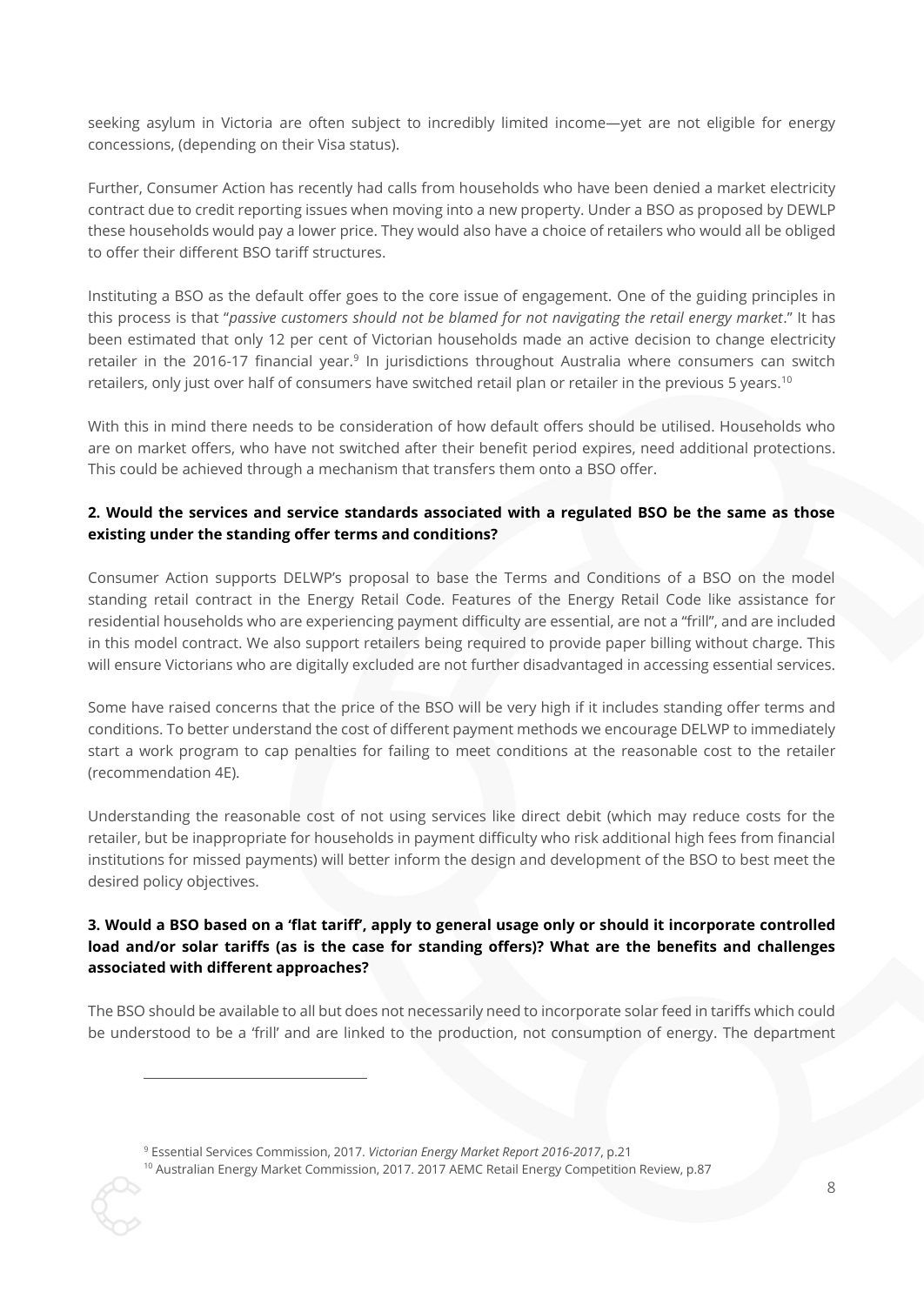should undertake further analysis and consultation on these issues. One specific focus should be researching the potential of addressing cross subsidies between non-solar and solar households where a BSO is implemented.

Controlled load is a household fixture and applying a flat tariff in such a situation could dramatically increase the cost of using appliances for customers unable to access a market offer due to credit rating, or for any household seeking a guaranteed fair price through the BSO. DELWP should consider how to ensure that Victorians with controlled load are not excluded from benefitting from a BSO.

# **4. What other principles should the ESC consider in setting the BSO maximum regulated price profile? Should these principles differ between a BSO for electricity and a BSO for gas, residential and small business customers?**

Consumer Action strongly supports the ESC not including headroom and customer acquisition and retention costs in the BSO price. We agree with the Independent Competition and Regulatory Commission (**ICRC**) decision in the Australian Capital Territory (**ACT**) that headroom should not be included because "*any benefits it may produce will be long delayed and therefore of little present value*."<sup>11</sup> The ESC must ensure that it does not set maximum profit margin at a rate that reflects the inclusion of headroom by other means, or at a rate that is inconsistent with community expectations about the amount of profit margin acceptable for the provision of a homogenous essential service.

We consider that the principles for setting a BSO should be the same across gas and electricity although we do recognise that the structure of each market is different and may require different design methodology.

We are primarily concerned with residential customers and in particular those who are experiencing payment difficulty. The principles that "*vulnerable and at-risk customers must have access to affordable energy and should not cross-subsidise other customers*" are clearly more relevant to residential than small business customers. When a household is disconnected due to non-payment they are denied an essential service needed for health, wellbeing and social participation. Clearly, the implications of this are different to the potential disconnection of a business premises.

# **5. Are there alternatives for setting the BSO maximum regulated price profile? For example, should the ESC 'simply' set a BSO tariff or a specific tariff structure that must be applied by retailers?**

We are confused as to the process that a household would go through to determine what BSO tariff they take up under DELWP's proposed price profile approach. How would an annual consumption profile be assessed if there is a new customer in a new residence? How would the consumption profile be assessed if the household anticipates changes that will impact their usage in the upcoming year (such as a newborn in the household)? We see the appeal of the annual maximum price concept to enable different tariff structures within a BSO environment but request more detail about household's expected journey to access a BSO under such a system.

As mentioned in the question, the ESC could also set a tariff structure and rate to be consistent across retailers. While this approach is simple, we see the appeal of enabling innovation within a regulated amount as has

<sup>11</sup> ICRC, 2017. Final Report: Standing offer prices for the supply of electricity to small customers from 1 July 2017 p.28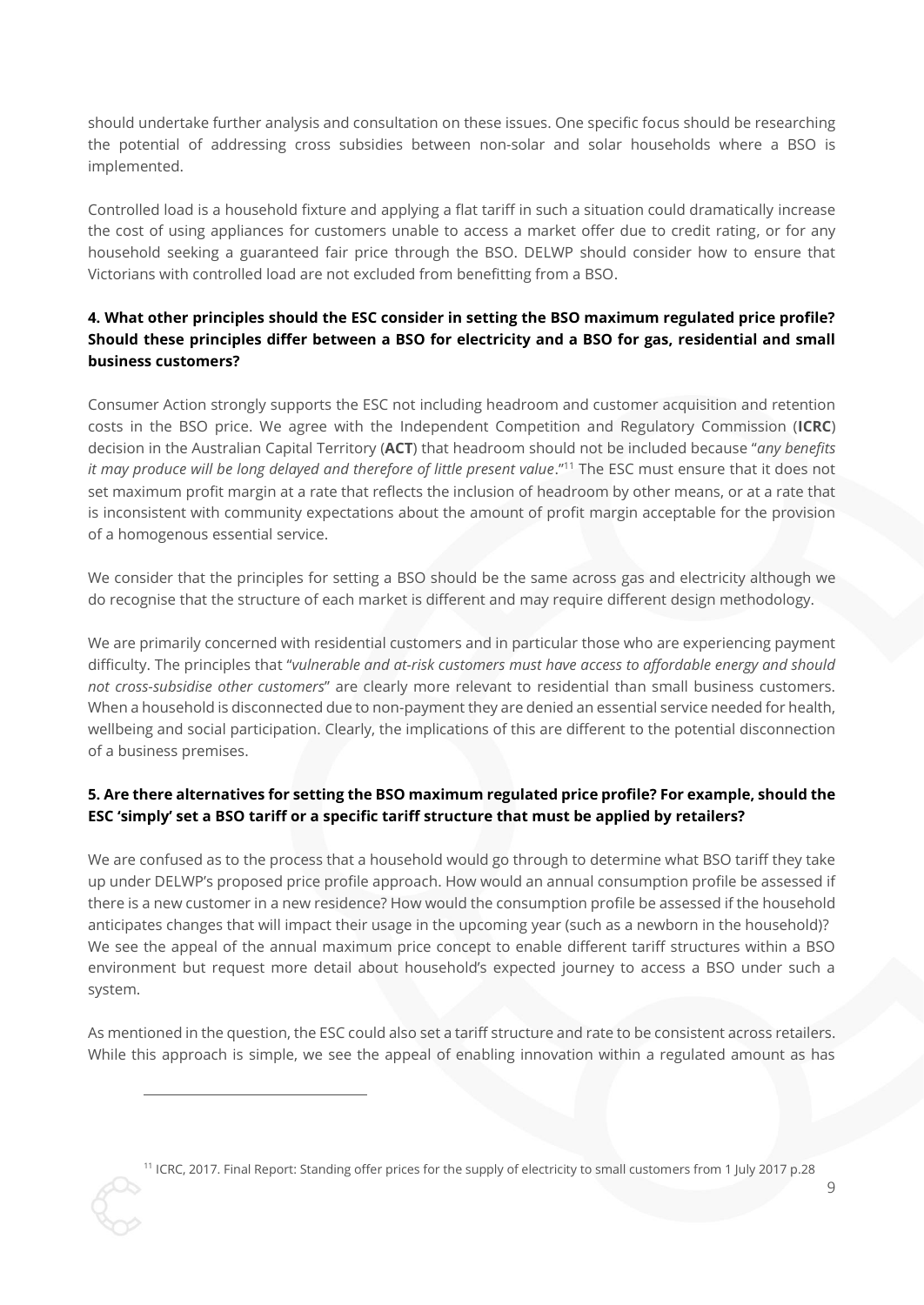been proposed in the Consultation Paper. This may enable incentives for retailers to propose the most customer-friendly BSO.

Dividing up retailers, tariff structures or smaller zones than distribution areas may also mean more efficiently priced BSO offers but would require intensive work from the ESC. DELWP should investigate the merits of further focused BSO rates.

## **6. What are the likely effects of a regulated BSO, as described above, on the energy markets (electricity and gas wholesale, distribution and retail markets, and residential and small business customers)?**

Part of the difficulty in answering this question with precision is that it requires some extensive and accurate data regarding the energy market which is not currently available—in particular, a more granular demographic breakdown of which offers consumers of different income profiles are on. Also, the impact of a BSO is obviously contingent on the degree of take-up—which cannot be fully known prior to implementation.

Those issues aside, Consumer Action's view is that the BSO would be *likely* to have significant take-up and would reduce price dispersion in the process. A *majority* of consumers taking up a BSO offer would benefit by paying less for energy than they currently do under market or standing offers.

The BSO would also restore confidence in the energy market, by providing consumers with a price they could trust. We do not doubt that if there is significant take-up of a BSO then over-all industry revenues will reduce but this is a function of the fact that too many consumers are currently paying too much for energy, which is what led to the Independent Review in the first place.

Perhaps most fundamentally, the BSO is likely to encourage genuine competition by incentivising businesses to go below the BSO price to attract market share where they find efficiencies—or go above the BSO where they provide additional or innovative retail services that some customers value. This is very different to the competition and "innovation" we currently experience, which mainly involves misleading marketing practices based on conditional discounts

To fully explore these issues, DELWP should commission modelling to determine potential effects of various BSO design models in energy markets, determine the desired effects of the BSO on the energy market and design and implement the BSO to achieve these outcomes.

# **7. Are there any alternative design options for price regulation (to those outlined above) that would achieve the Review's intended outcomes?**

While some other design options may be available, Consumer Action supports exploration of a BSO solution as the most cost-effective intervention to achieve outcomes consistent with the guiding principles from the Independent Review.

Re-regulating standing offers as a price cap for all offers (including market offers) is one option. Price trends plotted in the review do show that prices rose significantly after standing offers were deregulated.<sup>12</sup> However,

<sup>12</sup> Faulkner, Mulder, Thwaites, 2017. *Independent Review Of The Electricity & Gas Retail Markets In Victoria*, p.6.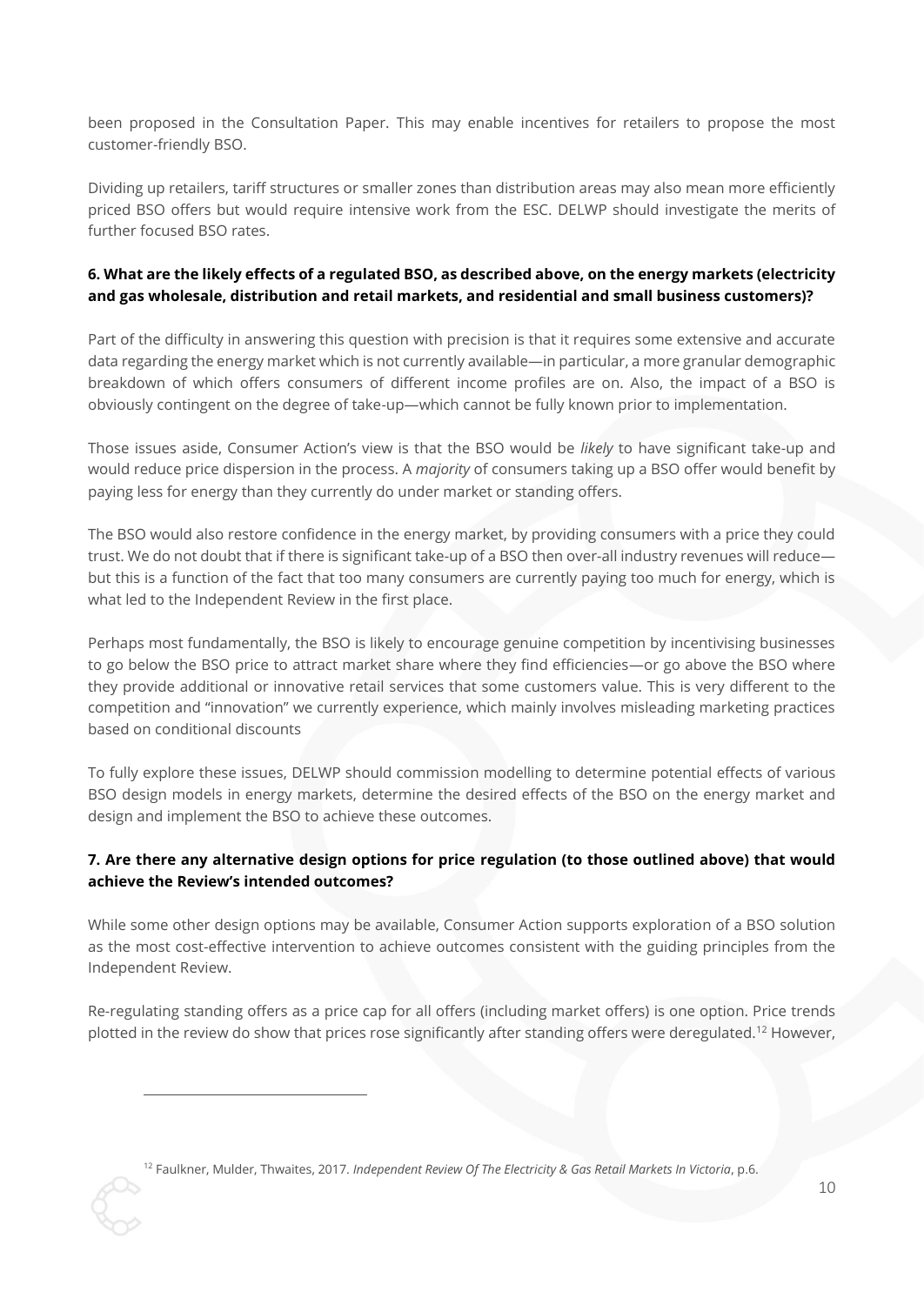this approach may not necessarily deliver benefits if it limited energy retailers from providing additional services that were desired by consumers.

A low price social tariff targeted at customers facing payment difficulty on an ongoing basis is another possibility but would only address some issues raised in the reviews' guiding principles.

Consumer Action supports a social tariff and considers that a social tariff could complement a BSO for those whose income is not sufficient to pay a fair price (it stands to reasons that while a BSO would be fair price, it would still be unaffordable for some). Social tariff design varies in different jurisdictions around the world, but we would support social tariff pricing being linked to a household paying no more than 10 per cent of their income for energy. Paying beyond this amount is considered an indicator of fuel poverty.

A government operated, not-for-profit energy retailer could function efficiently and transparently to deliver fairer prices. Such a retailer would still be competing against existing retailers if implemented and would be unlikely to reach all consumers. The set-up costs for such a retailer would also be significant and there is a risk this would be passed on to Victorians or make the retailer's prices high. It may also raise competitive neutrality concerns.

We discuss these options and other alternatives floated as alternatives to price regulation further in our response to question 10.

### **8. How should the potential benefits and effects of a regulated BSO be assessed following implementation?**

The benefits and effects should be assessed based on:

- Whether the outcomes for Victorians are consistent with the guiding principles outlined on page 4 of the consultation paper.
- How many Victorians end up on the BSO.
- Whether these Victorians are better off as a group.
- Whether these are the customers identified as being the worst off from the failure of the retail market before the review's recommendations were implemented.
- How the cost and percentage of retail charge has changed in comparison with other NEM jurisdictions.
- Whether Financial Counsellors consider that people in payment difficulty are accessing the BSO when it is appropriate as an option.
- What offers other than the BSO are available, what their cost is relative to the BSO and if they are having an impact on the rate the BSO is set at upon review.
- Whether there is more innovation in the retail products offered outside of the BSO.
- Whether there are different tariff structures for BSO offers across retailers and if these are all fair.

The ESC should have powers to compel information and assess these impacts as accurately as possible.

#### **9. How should a regulated BSO be incorporated into Victoria's energy sector regulatory framework?**

The BSO should be implemented by the ESC. The government should amend legislation governing the ESC to ensure the it has the necessary authority to compel the information needed to accurately assess the performance of retailers and reasonable costs.

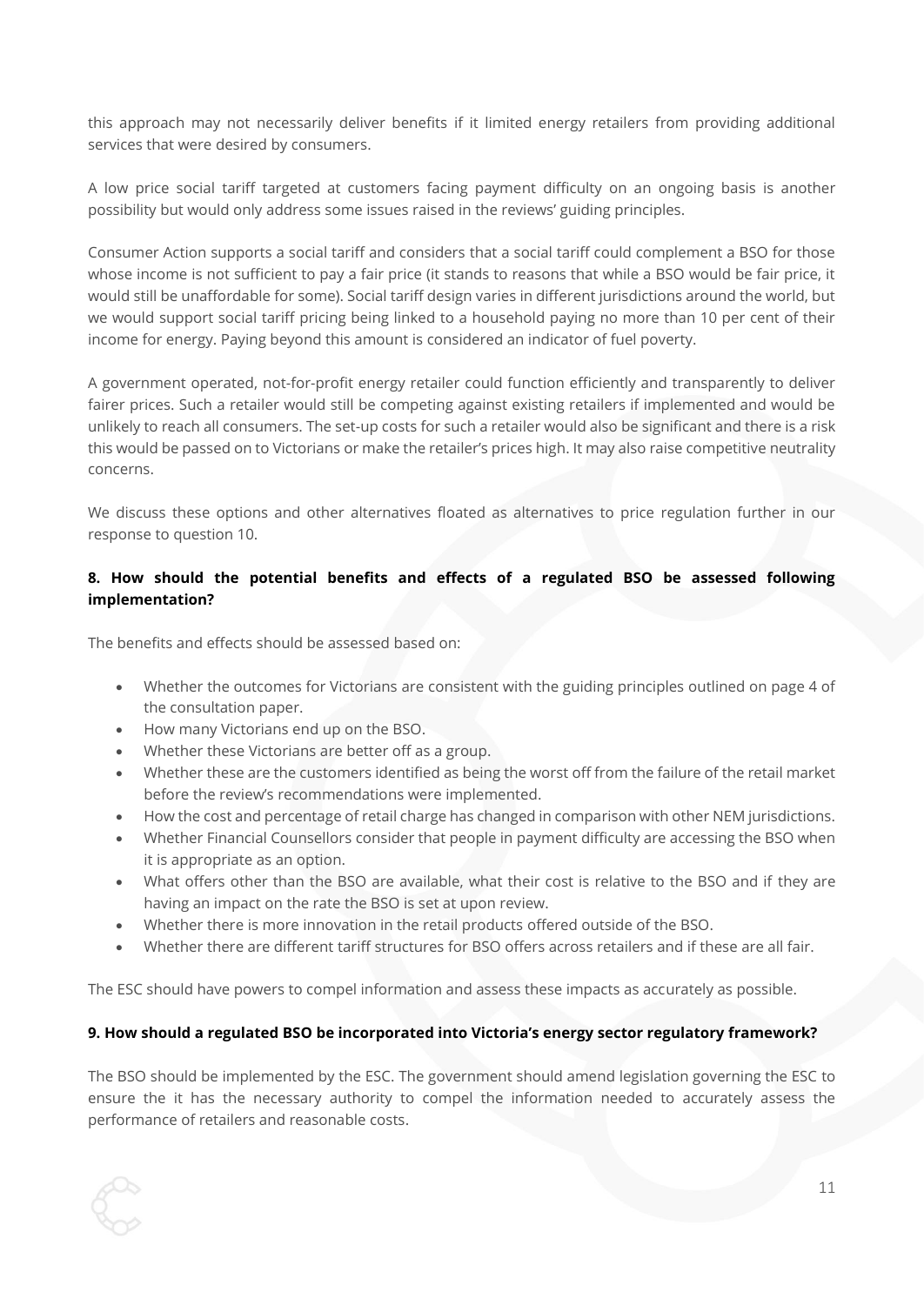There should be structures set in place for consumer input at commission level for pricing decisions and to give consumers the ability to appeal pricing decisions they are not satisfied with.

## **10. Are there alternatives to introducing a regulated BSO and revoking standing offers?**

As in our response to question 7 other alternatives for regulating prices include:

- re-regulating standing offers;
- a government operated not for profit retailer;
- and a regulated social tariff.

Other alternatives raised that Consumer Action is aware of that do not involve regulated pricing are:

• a reference price; or

 $\overline{a}$ 

• greater access to standardised energy data for improved competition along the lines of the 'green button' industry initiative in the United States of America.

Consumer Action does not support any of these alternatives as a replacement for a BSO. We discuss issues with alternatives in our response to question 7 and below.

#### **a. How would these alternatives achieve the objective and principles set by the Review?**

#### **b. How would these alternatives affect other Review recommendations?**

**c. What would be the likely effect of these alternatives on Victoria's energy sector and energy consumers?** 

### **d. Would these alternative approaches cause any distortions or inequities between different groups of customers?**

Almost all of the alternatives fail to ensure that all households benefit from the essential energy retail markets as they do not provide a guarantee of a reasonable price to disengaged customers, but rely on engagement to achieve desirable outcomes. This would create additional distortions and inequities between different groups of consumers.

Reference pricing and the use of data for switching rely heavily on Victorians switching to improve outcomes. Studies have shown that even the most engaged customers do not switch on masse even when strong information about the significant benefits of doing so is presented to them.<sup>13</sup>

Solutions involving data may utilise smart meter technology for accurate electricity offer comparisons but are limited in terms of benefits for gas while meters are still manually read on a sporadic basis. We agree that consumers should receive better access to data and ways to use it that function in their interests but do not believe this will overcome the failure of the Victorian energy retail market.

The alternatives to a BSO that do not involve a direct mechanism for price regulation available to all households (such as establishing a reference price or limiting the BSO to vulnerable households—akin to a

<sup>13</sup> Deller, Giulietti, Loomes, Moniche Berjamo Waddams Price, Young Jeon 2017. *Switching Energy Suppliers: It's Not All About the Mone*y; CCP Working Paper 17-5, University of East Anglia.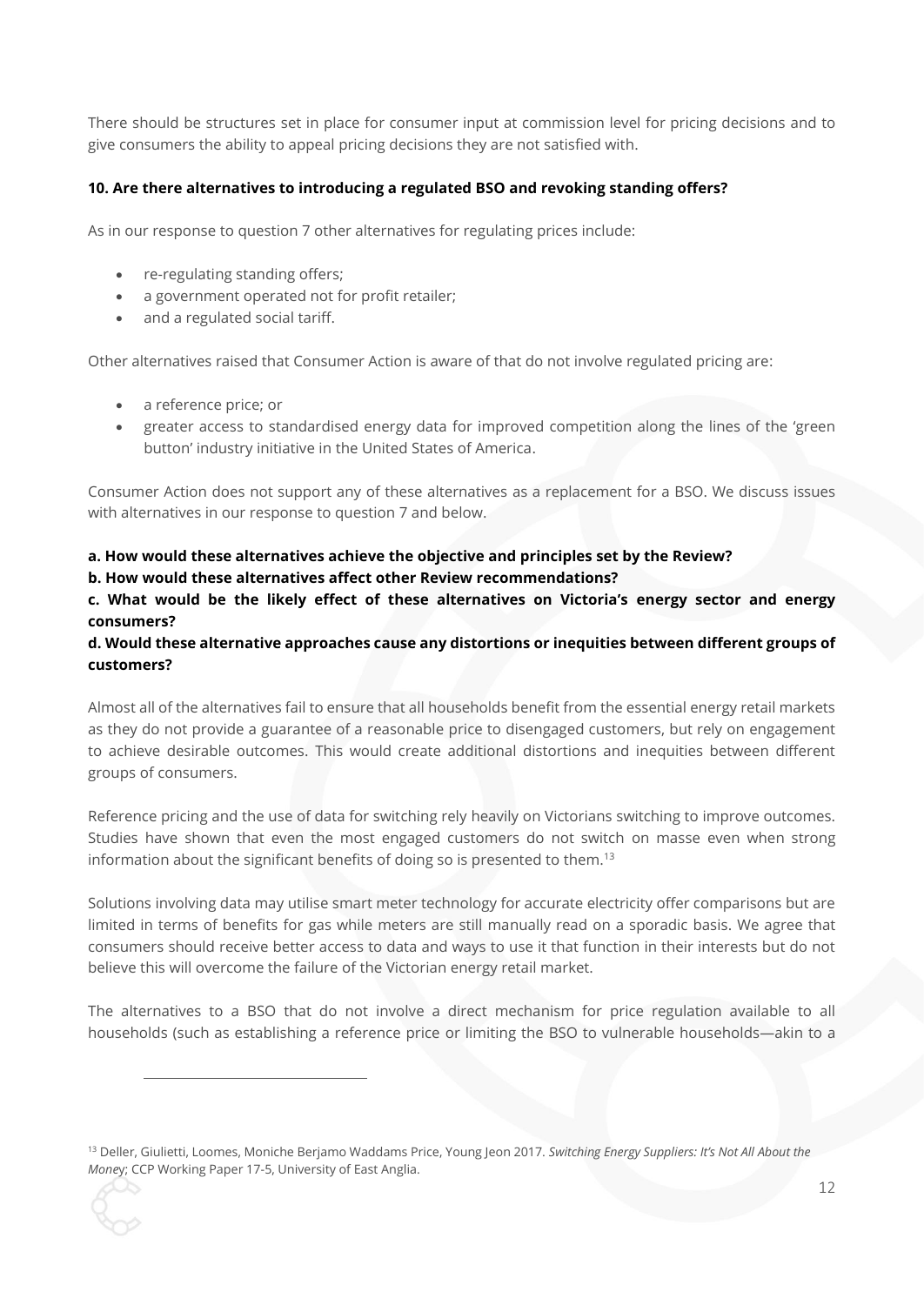social tariff) fail to ensure that prices across the market are fair, or at least, that all consumers have access to a fair price.

This leaves a gap in desired outcomes that recommendations 3 to 11 of the Independent Review do not address, failing to fulfil the principles that drove the review and which are reiterated by the Consultation Paper.

# **11. Are there any specific considerations of which the Government should be aware of if the reserve power to regulate prices was strengthened? What should be the trigger for regulation and when or under what circumstances should the regulated price requirement end?**

In the absence of a BSO, Consumer Action supports amending the trigger for the re-regulation of standing offer prices to be based on market conditions monitored by the ESC. This would at least provide a clear mechanism to constrain default prices, but is obviously far less desirable, equitable or effective than implementing a BSO.

We request clarification on what is meant by tailoring the reserve pricing power to allow regulated prices to apply to: "*a specific retailer product, e.g. a 'Basic Service Offer*'. If by this DELWP means that the trigger for the reregulation of standing offer prices could be used to dangle a perpetual threat over the market that if conditions deteriorate, then a BSO could always be introduced—we would see that as a positive outcome. Such a measure would impose some price discipline on the market, over and above competitive pressure which, (as the Independent Review identified), does not operate effectively in energy.

## **12. What is the most appropriate approach to implementing Recommendations 4A to 4E?**

Consumer Action strongly supports immediate action to implement these recommendations.

In particular, recommendation 4E ("*Costs incurred by customers for failing to meet offer conditions are to be capped and not be higher than the reasonable cost to the retailer*") is urgently needed.

Marketing based on pay-on-time discounts continues to escalate and imposes a disproportionate penalty to those who do not pay on time—often when they simply cannot afford to do so. We suggest that the government immediately tasks the ESC with implementing these recommendations (including 4E) as a priority and puts a timeline in place to require retailers to comply with all recommendation requirements by the implementation date.

Consumer Action has previously published expert legal advice which suggests that retailer discounting practices may in fact be in breach of the provisions of the Electricity Industry Act 2000 (Vic) and Gas Industry Act 2001 (Vic) which prohibit late payment fees.<sup>14</sup> The legal advice opines that the exception to the prohibition in those Acts 'for offering an incentive or rebate ... for paying ... on or before the due date for payment' does not apply to pay-on-time discounts which are more akin to a late payment penalty.

<sup>14</sup> Dr Jeannie Patterson, *Legal Opinion: On-time Payment Discounts Under the Electricity and Gas Industry Acts (Vic)*, July 2017, available at: https://policy.consumeraction.org.au/wp-content/uploads/sites/13/2017/07/Attachment A Ontime[payment-discounts-Patterson-advice.pdf.](https://policy.consumeraction.org.au/wp-content/uploads/sites/13/2017/07/Attachment_A_Ontime-payment-discounts-Patterson-advice.pdf)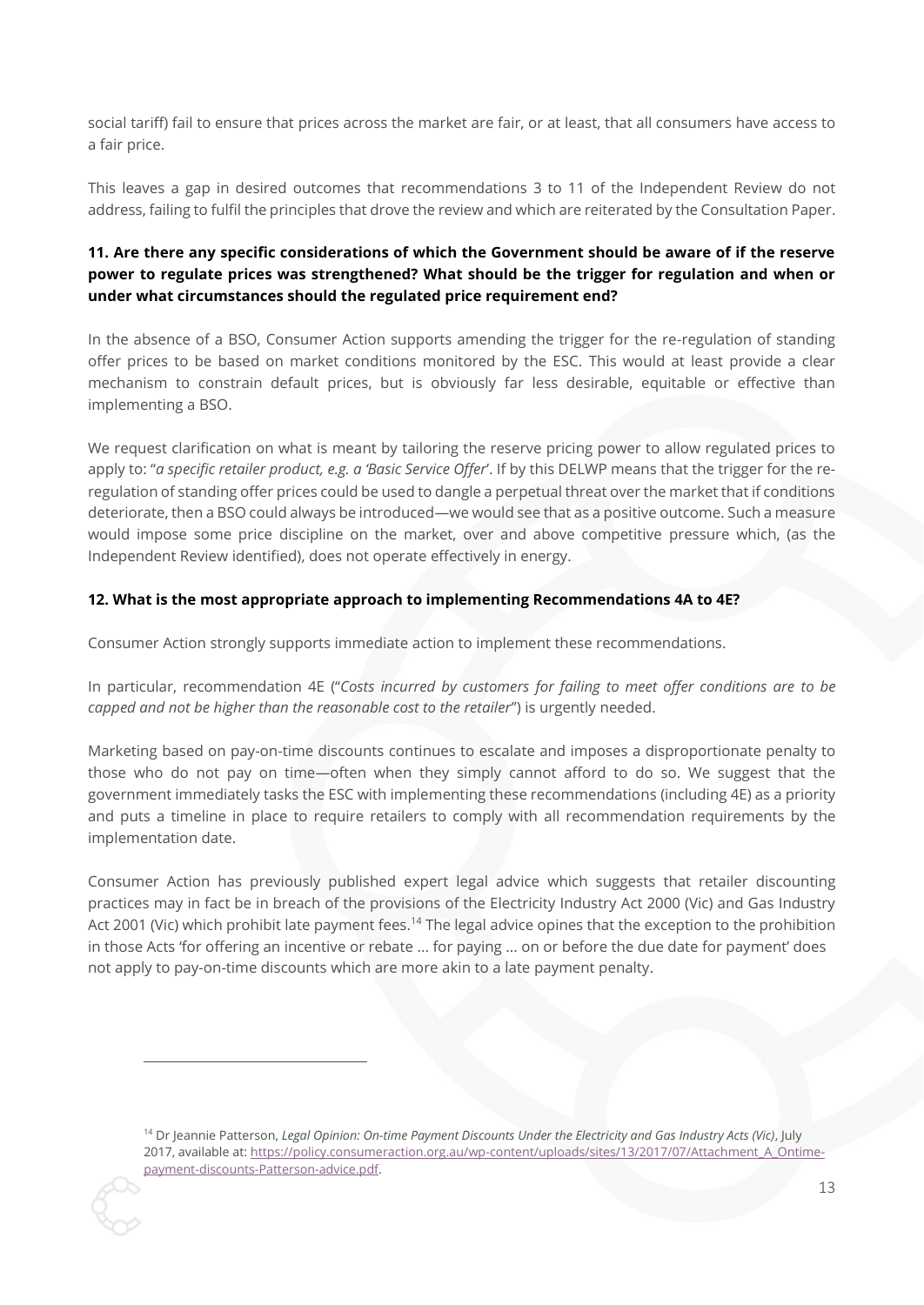Consumer Action has also previously joined with CUAC to unsuccessfully pursue a rule change from the AEMC to prohibit price variations in fixed retail contracts.<sup>15</sup> Given this was unsuccessful, we recommend that the Victorian government make these changes under Victorian government instruments—in the interest of Victorian consumers.

It is our understanding that as these recommendations have arisen as the result of a review process, they will not be required to go through an extensive cost/benefit analysis or regulatory impact statement (**RIS**) process. This is positive, as we have previously seen industry use RIS processes as a tactic to slow the pace of reform, often when the proposed reform is in the interests of consumers. We encourage DELWP to be wary of such tactics.

### **13. How can these recommendations be implemented in a timely manner?**

As above, we recommend that the government instruct the ESC to include the implementation of recommendations 4A to 4E as part of its work program related to the government's response to the Independent Review.

These recommendations should come into effect at the same time as new standards for bills and marketing (currently signalled for July 2019) to limit the customer confusion that could be arise if there are by multiple, separate significant changes to the manner in which retail services are structured and presented.

## **14. What are the barriers to consumers and authorised third parties' ability to easily access smart meter data?**

The consultancy firm Houston Kemp recently undertook a consultation process of behalf of the Federal Department of the Environment and Energy (**DEE**), examining ways to facilitate consumers' and authorised third parties access to smart meter data.

The project was undertaken with the acknowledgement that while consumers and authorised third parties already have a right to smart meter data (and have since March 2016), this capability has been under-utilised, and smart meters have not had the transformative impact on the market—empowering and enabling consumers—that some had hoped.

Consumer Action is sceptical that consumers will embrace smart meters to their full potential, as even this small step may require more interest and engagement than the average consumer is prepared to show. That being said, we do believe that access to data should be made as easy as possible (provided privacy issues are respected), and to the extent that such access can improve competition and consumer outcomes, it should do so.

The Houston Kemp process identified that differences in the format in which data is provided, and variations in the processes required to obtain data between different distribution network service providers (**DNSPs**) and retailers is hindering the capacity for data to be used to its fullest potential to benefit consumers.

<sup>15</sup> AEMC, 2014. National Energy Retail Amendment (Retailer price variations in market retail contracts) Rule 2014.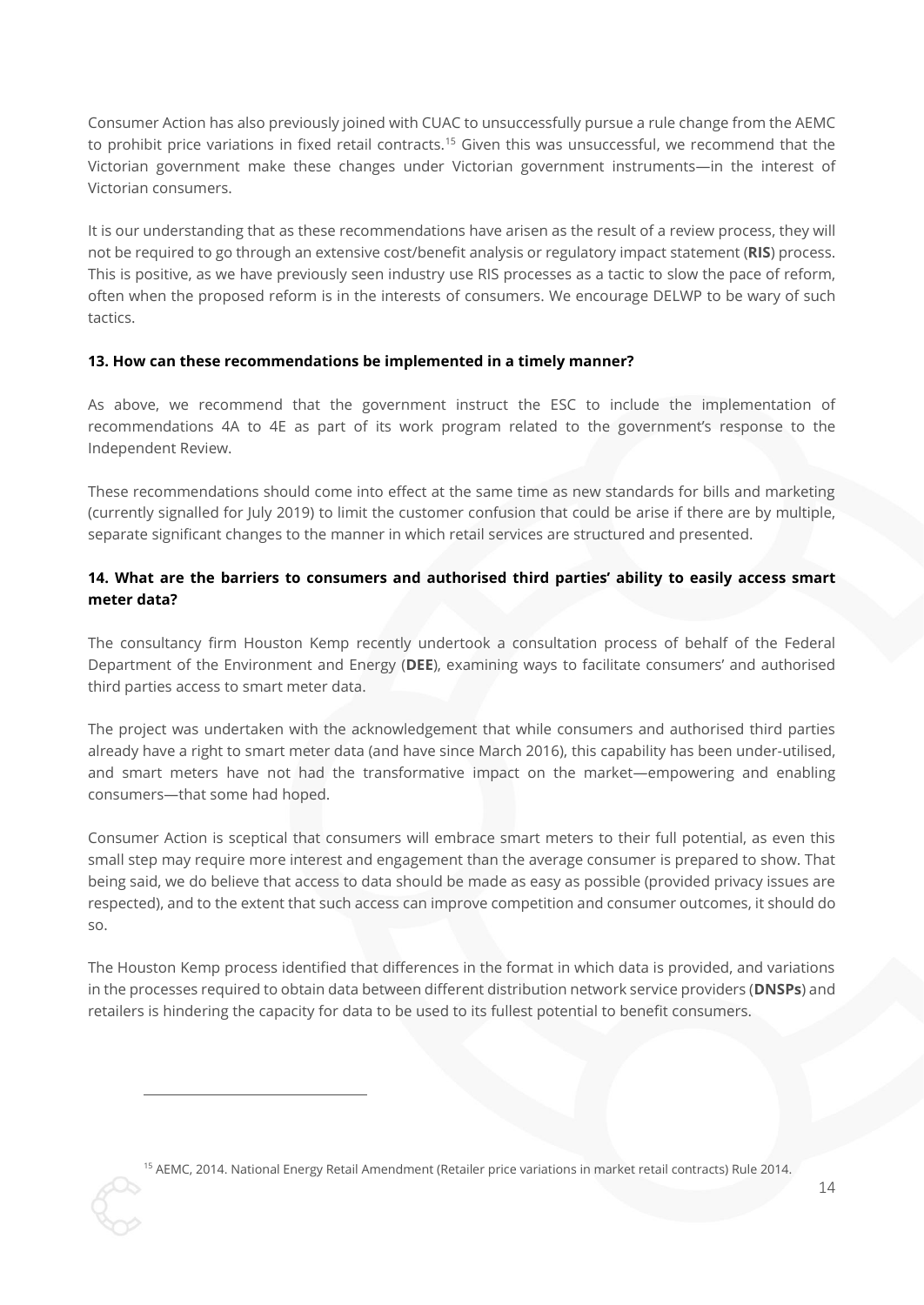Accordingly, Houston Kemp recommended that a centralised, standardised consumer electricity data access scheme be developed by the Australian Energy Market Operator (**AEMO**). Consumer Action broadly supports this proposal, and we note it in the context of the Energy Data Hub that DELWP refer to in the Consultation Paper.

The proposed Energy Data Hub will be a Victorian centralised, digital platform to facilitate access to consumer energy data, (including historical data), and given the parallels with the proposed AEMO scheme we would encourage DELWP to align the Energy Data Hub concept study with the work that AEMO may well soon be undertaking.

That said, we consider that the Victorian Government should consider the implications of the proposed Consumer Data Right—the Federal Government has announced that it will enact legislation to provide consumers with rights to customer data, and that this will apply to the energy sector.<sup>16</sup> We urge projects to enhance access to customer data to work together seamlessly, lest confusion and contestation about the extent of consumer rights arise. Importantly, with the expansion of access to customer data, we consider that substantial enhancements to the legal protection of personal information is required. This includes increased substantive privacy protections, broader application of those protections, greater supervisory, investigative and representative powers for the relevant regulator, and penalties which are sufficient to achieve appropriate deterrence.<sup>17</sup>

Complexity, onerous administrative processes and a lack of consumer understanding about the potential benefits (or even simple lack of knowledge that the capability even exists) all stand as impediments to fully utilising the smart meters that Victoria's energy system now has at its disposal. In order to really make smart meters work for the benefit of consumers, policy makers will need to accept that most consumers have no interest in smart meters, have no desire to have anything to do with smart meters, and probably wouldn't know what a smart meter was if they fell over it. Most consumers are not energy nerds. If we start from that proposition, we may find a way to make smart meters work.

# **15. What further assistance and support programs should government consider in responding to the recommendations?**

Government could always do more to assist low-income and vulnerable consumers by increasing the concessions available to them—and Consumer Action encourages DHHS to examine this option.

We also strongly encourage the government to look again at minimum energy efficiency standards for rental properties. Poor energy performance in rental stock results in unnecessary energy expense for tenants—not to mention discomfort and poorer quality of life. This is an area that requires urgent reform and speaks directly to the principles of the Independent Review, especially that "*Consumers should be able to control their energy costs through managing their energy use*". This is difficult to do if your living space is poorly insulated, poorly ventilated and key heating and cooking appliances are old and inefficient.

<sup>17</sup> Joint consumer submission, *Open Banking: customers, choice, convenience, confidence*, March 2018, available at: [http://financialrights.org.au/wp-content/uploads/2018/03/180323\\_OpenBanking\\_FinalReport\\_Sub\\_FINAL.pdf.](http://financialrights.org.au/wp-content/uploads/2018/03/180323_OpenBanking_FinalReport_Sub_FINAL.pdf) Consumer Action's recent report, *Dirty Leads: consumer protection in online lead generation*, similarly calls for enhancements to consumer consent practices, available at[: https://consumeraction.org.au/new-report-uncovers-murky-world-online](https://consumeraction.org.au/new-report-uncovers-murky-world-online-marketing/)[marketing/.](https://consumeraction.org.au/new-report-uncovers-murky-world-online-marketing/) 



<sup>16</sup> See Treasury, *Fact Sheet—Consumer Data Right*, February 2018, available at:

[https://static.treasury.gov.au/uploads/sites/1/2018/02/180208-CDR-Fact-Sheet-1.pdf.](https://static.treasury.gov.au/uploads/sites/1/2018/02/180208-CDR-Fact-Sheet-1.pdf)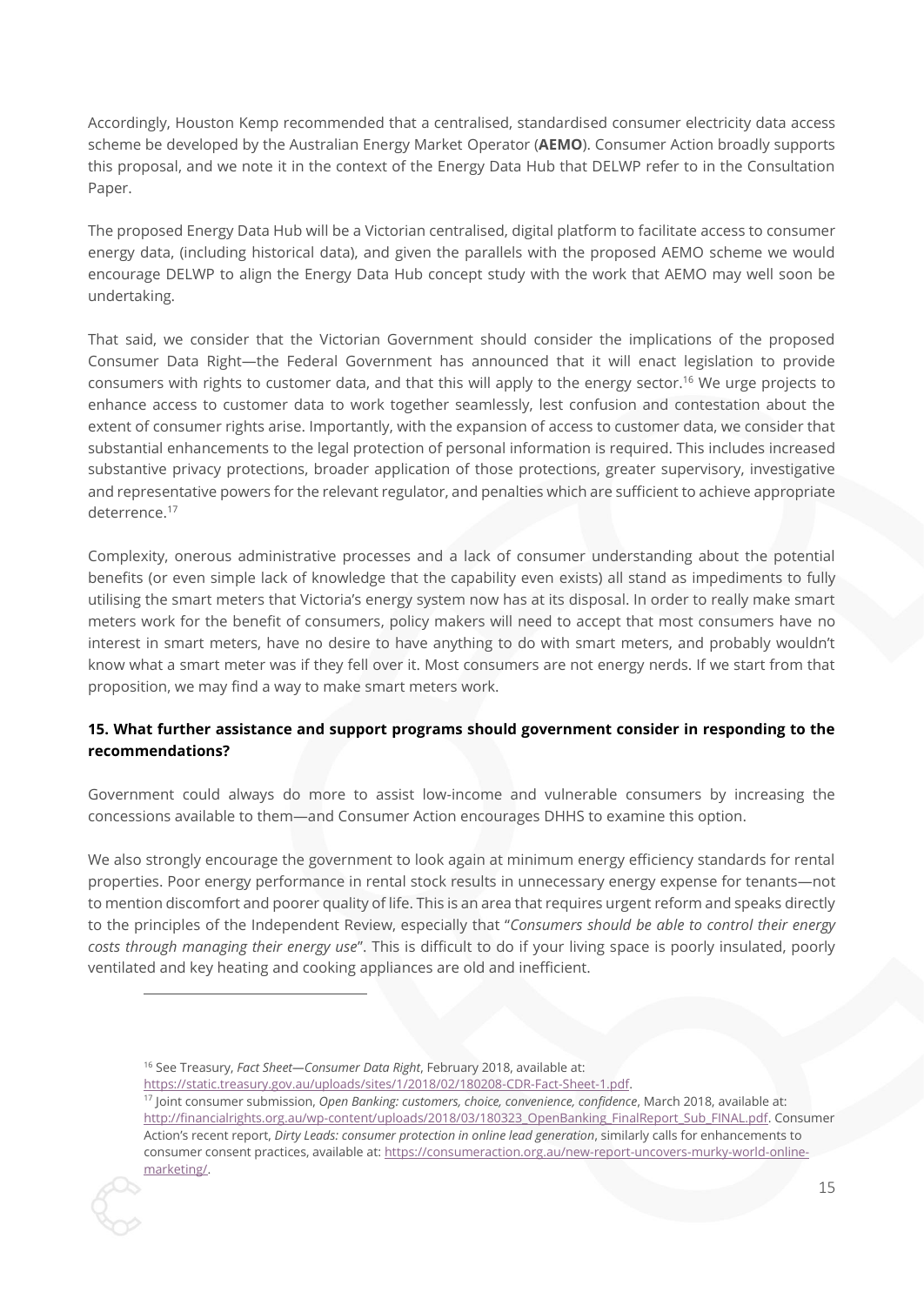Finally, Consumer Action encourages DELWP to examine the processes around disconnection—and the extent to which smart meters, which enable remote disconnection, have contributed to a rise in disconnections in recent years.<sup>18</sup> Consumer Action is developing a proposal called 'Connections Victoria' to require home visits prior to any disconnection. Visits would be conducted by an officer trained and qualified to identify indicators of social or economic distress—and recommend against disconnection if necessary. While this previously occurred informally when a DNSP employee had to physically visit a residence in order to disconnect it, vulnerable consumers are now at the mercy of an automated and remote process. This shields retailers and DNSPs from the human impact of their actions and works against fostering a culture of compassion and community responsibility in energy market participants. Consumer Action is happy to meet with DELWP to discuss this proposal in more detail, should DELWP wish to do so. Ideally, Connections Victoria would come into being when the ESC's new payment difficult framework is implemented in January 2019.

# **16. Are there specific recommendations or initiatives that should be prioritised due to the benefits they could elicit for low-income and vulnerable consumers?**

Recommendation 4E should be a top priority. "Pay-on-time" and other conditional discounting is a highly problematic practice. Consumer Action has sighted instances of a concession customer being charged an additional \$500 on a quarterly bill for paying late.

As the ESC is already working towards new marketing requirements under section 3 of the recommendations this and other changes collectively proposed under recommendation 4 should be rolled out consecutively to save system change costs and customer confusion over multiple changes.

Determining the reasonable cost of customers failing to meet conditions will also reveal valuable information in work around further considering the design of a BSO.

The review and improvements of URGs is also a priority for getting better outcomes for these groups. The value of URGs has not increased since 2008, yet the average yearly energy bill has risen by 77 percent since then. The application process for URGs is currently inefficient. Financial Counsellors at the National Debt Helpline regularly hear of instances where those who are eligible do not access URGs which could greatly improve their ability to overcome payment difficulty.

# **17. Are there specific groups of consumers that should be considered in addition to low-income, vulnerable and concession card consumers?**

Customers in payment difficulty may be a broader group for consideration.

<sup>&</sup>lt;sup>18</sup> Risks of more remote disconnections was similarly identified in this recent report: Dr Sangeetha Chandrashekeran, Gavin Dufty & Dr Martin Gill, *Smart-er Metering Policy: Getting the framework right for a consumer-focused smart meter rollout*, February 2018, available at[: http://geography.unimelb.edu.au/\\_\\_data/assets/pdf\\_file/0007/2685643/Smart-er](http://geography.unimelb.edu.au/__data/assets/pdf_file/0007/2685643/Smart-er-meter-policy-230218.pdf)[meter-policy-230218.pdf.](http://geography.unimelb.edu.au/__data/assets/pdf_file/0007/2685643/Smart-er-meter-policy-230218.pdf)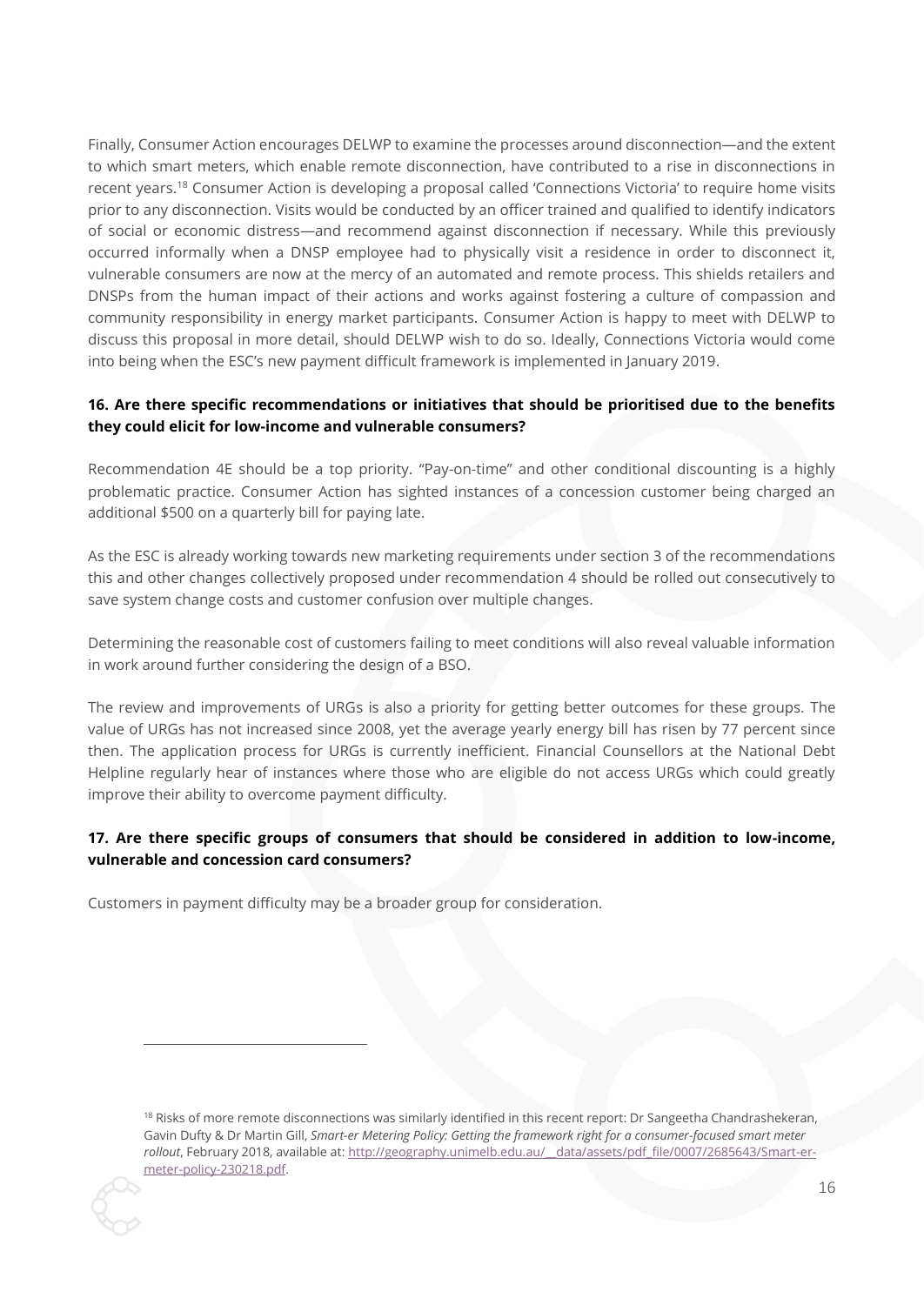The ESC's payment difficulty framework guidance note includes a non-exhaustive list<sup>19</sup> of circumstances that indicate the need for ongoing assistance with access to essential services, some of which relate to income, vulnerability and concession eligibility—but not all.

The list is:

- Family violence.
- Family and/or relationship breakdown.
- A customer who has a representative or advocate acting on their behalf.
- Death or serious medical condition of a spouse or immediate family member.
- Disability/care provider
- Whether the customer has no or limited English skills.
- Whether the customer has access to electronic communication channels such as email or the internet.
- Serious illness or medical condition (including mental health) that impacts a customer's ability to engage or communicate with their retailer (e.g. having sight or hearing impairment).
- Loss of employment or regular source of income.
- Variable income such as seasonal or casual work.
- Recipient of government assistance (Centrelink payments, particularly Newstart).
- Concession card holder.

 $\overline{a}$ 

- Unexpected and essential cost of living expenses (urgent house repairs, car repairs, medical expenses, schooling or child care expenses, etc.).
- Debt on another energy account/s with the same retailer.
- Acute financial or personal hardship.
- Being temporarily uncontactable (e.g. due to hospitalisation or disconnected telephone (including mobile) or internet services).
- Low literacy and/or numeracy, or lack of confidence in speaking to service providers (often necessitating a role for community service providers).

# **18. Are there specific single buyer or group purchasing models that would provide beneficial outcomes for vulnerable customers or concession cardholders?**

Consumer Action has not had sufficient time to explore potential single buyer or group purchasing models, but we encourage DELWP to undertake this research.

We note that the recently implemented government bulk buy scheme in South Australia, in which a deal has been struck with Origin Energy, appears to deliver genuine consumer benefit for vulnerable consumers.<sup>20</sup>

# **19. Are there any specific issues or concerns with particular group purchasing or single buyer models for vulnerable customers or concession cardholders?**

<sup>20</sup> Langenberg, Adam. *Electricity bill discounts for up to 168,000 South Australians in State Government bulk-buy deal with Origin Energy*, The Advertiser, 6 December 2017. See[: http://www.adelaidenow.com.au/news/south-australia/electricity](http://www.adelaidenow.com.au/news/south-australia/electricity-bill-discounts-for-up-to-168000-south-australians-in-state-government-bulkbuy-deal-with-origin-energy/news-story/e5a0666f0513e7afef7c66858d7388c6)[bill-discounts-for-up-to-168000-south-australians-in-state-government-bulkbuy-deal-with-origin-energy/news](http://www.adelaidenow.com.au/news/south-australia/electricity-bill-discounts-for-up-to-168000-south-australians-in-state-government-bulkbuy-deal-with-origin-energy/news-story/e5a0666f0513e7afef7c66858d7388c6)[story/e5a0666f0513e7afef7c66858d7388c6.](http://www.adelaidenow.com.au/news/south-australia/electricity-bill-discounts-for-up-to-168000-south-australians-in-state-government-bulkbuy-deal-with-origin-energy/news-story/e5a0666f0513e7afef7c66858d7388c6) 



<sup>19</sup> Essential Services Commission, 2017. *Energy Compliance and Enforcement Policy: Guidance note – Payment difficulty and disconnection*, p19-20